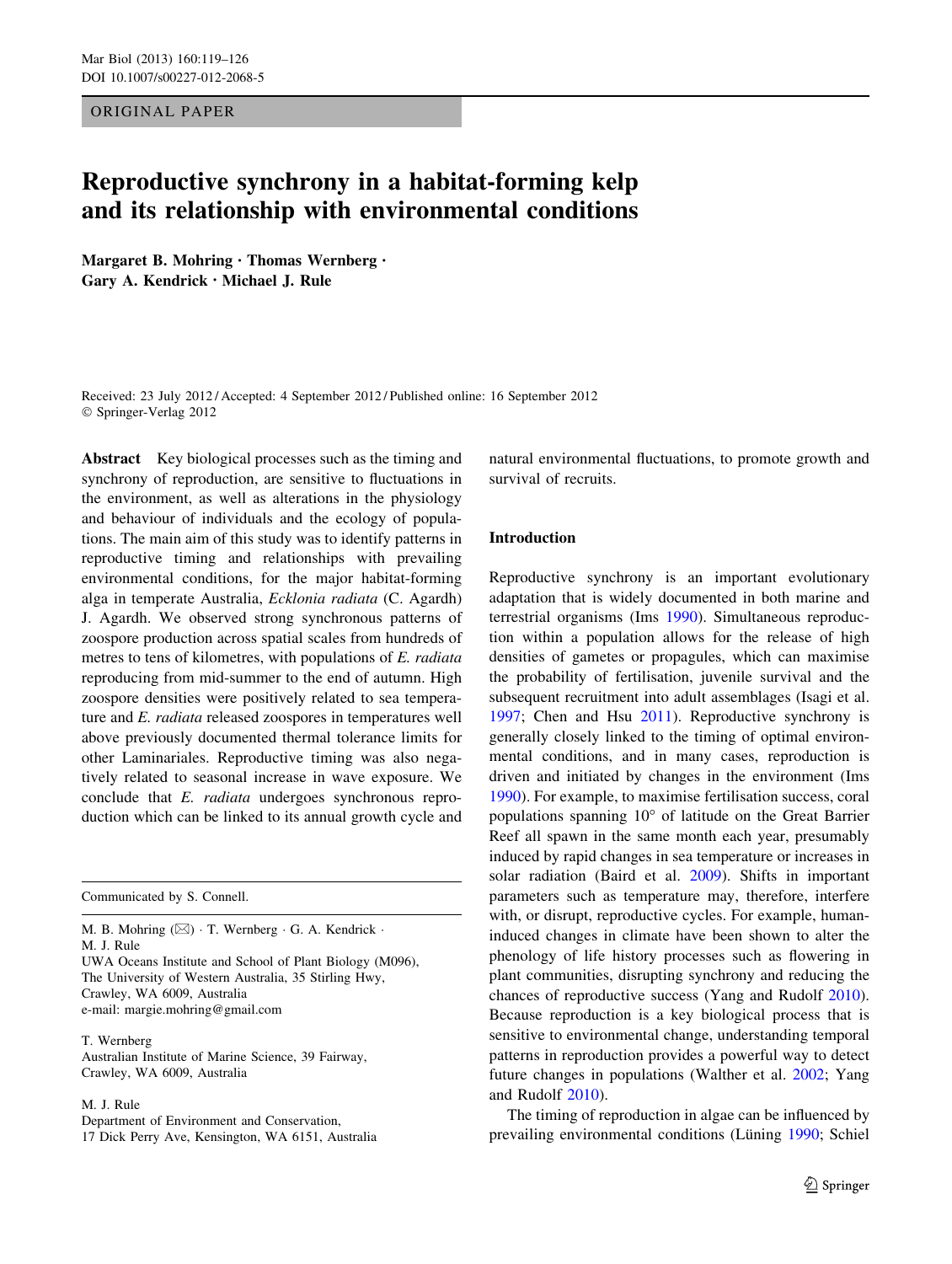<span id="page-1-0"></span>and Foster [2006\)](#page-7-0), specifically, temperature (Thornber et al. [2004\)](#page-7-0), day length (photoperiod), light intensity (Buchholz and Lüning [1999\)](#page-6-0), and hydrodynamic conditions (Serrao et al. [1996\)](#page-7-0). Temperature is considered an important controlling factor for kelp reproduction; for example, Undaria pinnatifida in California released zoospores in two distinct pulses which coincided with a  $4^{\circ}$ C drop in water temperature (Thornber et al. [2004\)](#page-7-0). Some marine algal communities, such as those on coral reefs in the Caribbean, exhibit simultaneous mass release of gametes when light conditions are optimal (Clifton [1997](#page-6-0)). For large habitatforming algae, such as kelp and fucoids, gamete release often coincides with changes in water motion, resulting from tidal patterns and wave action (Reed [1987;](#page-7-0) Amsler and Neushul [1989\)](#page-6-0). In Chile, Macrocystis pyrifera collected from wave-exposed locations were fertile all year round, whereas the reproduction of plants situated in protected locations was limited to summer and autumn (Buschmann et al. [2004\)](#page-6-0). The effect of water motion may be species specific, since Nereocystis luetkeana in North America released zoospores in the early morning, during maximum tidal movement, while wave action did not appear to play a role (Amsler and Neushul [1989\)](#page-6-0).

Nutrient concentrations play a major role in controlling growth and energy allocation to reproduction, and so resultant variability in kelp biomass, vegetative growth and sori/sporophyll production can be linked to kelp fertility and fecundity (Reed [1987\)](#page-7-0). Reproduction can also be stimulated and maintained by high nutrient availability (Amsler and Neushul [1990](#page-6-0)). Since nutrient concentrations stimulate vegetative growth, it is important to understand the link between biomass, and also sori production, and fecundity of kelp. Reed [\(1987](#page-7-0)) found that the biomass of M. pyrifera in California greatly influenced zoospore production and that a removal of fronds resulted in a marked decline in sporophyll production. Since the relationship between fertility and reproductive tissue is strong, sorus area or sporophyll presence is commonly used as a proxy measure for kelp fertility (Reed [1987](#page-7-0); Buschmann et al. [2004](#page-6-0)).

The main habitat-forming macroalga in temperate Australia is the kelp E. radiata. These Australian kelp forests support diverse and unique algal, fish and invertebrate communities (Fletcher [1987;](#page-6-0) Wernberg et al. [2003b](#page-7-0); Goodsell et al. [2004](#page-6-0); Irving et al. [2004;](#page-7-0) Tuya et al. [2008\)](#page-7-0) and play an important ecological role in most shallow, temperate marine ecosystems and food webs (Steinberg and Kendrick [1999](#page-7-0); Wernberg et al. [2006;](#page-7-0) Vanderklift et al. [2009\)](#page-7-0). Despite its ecological significance, very little is known about the reproductive ecology of this species, including when it reproduces, the extent to which populations exhibit reproductive synchrony and what environmental conditions might explain patterns of reproduction. In this study, we aimed to identify patterns of reproductive

timing for E. *radiata* across spatial scales from hundreds of metres to tens of kilometres. We also aimed to test the degree to which reproductive timing could be explained by environmental conditions (sea temperature, wave action, day length and irradiation) and intrinsic biological variables (thallus size and sorus area).

## Methods

In order to identify the patterns of reproductive synchrony of E. radiata, zoospore release densities were quantified over a range of spatial and temporal scales: locally on a weekly basis, and regionally every second month for a period of 2 years. The localised sampling was carried out at two sites (Barrel Site and Haliotis Bay North) at Point Peron, Western Australia (Fig. 1), between 2 and 4 m



Fig. 1 Locations for thallus collection and environmental data. Upper inset Locations in Marmion Lagoon positioned over the reefline used for bimonthly sampling. Lower inset Barrel Site and Haliotis Bay North at Point Peron, Rockingham, used for weekly collections. Also shown are locations of data loggers for sea temperature, swell height and solar radiation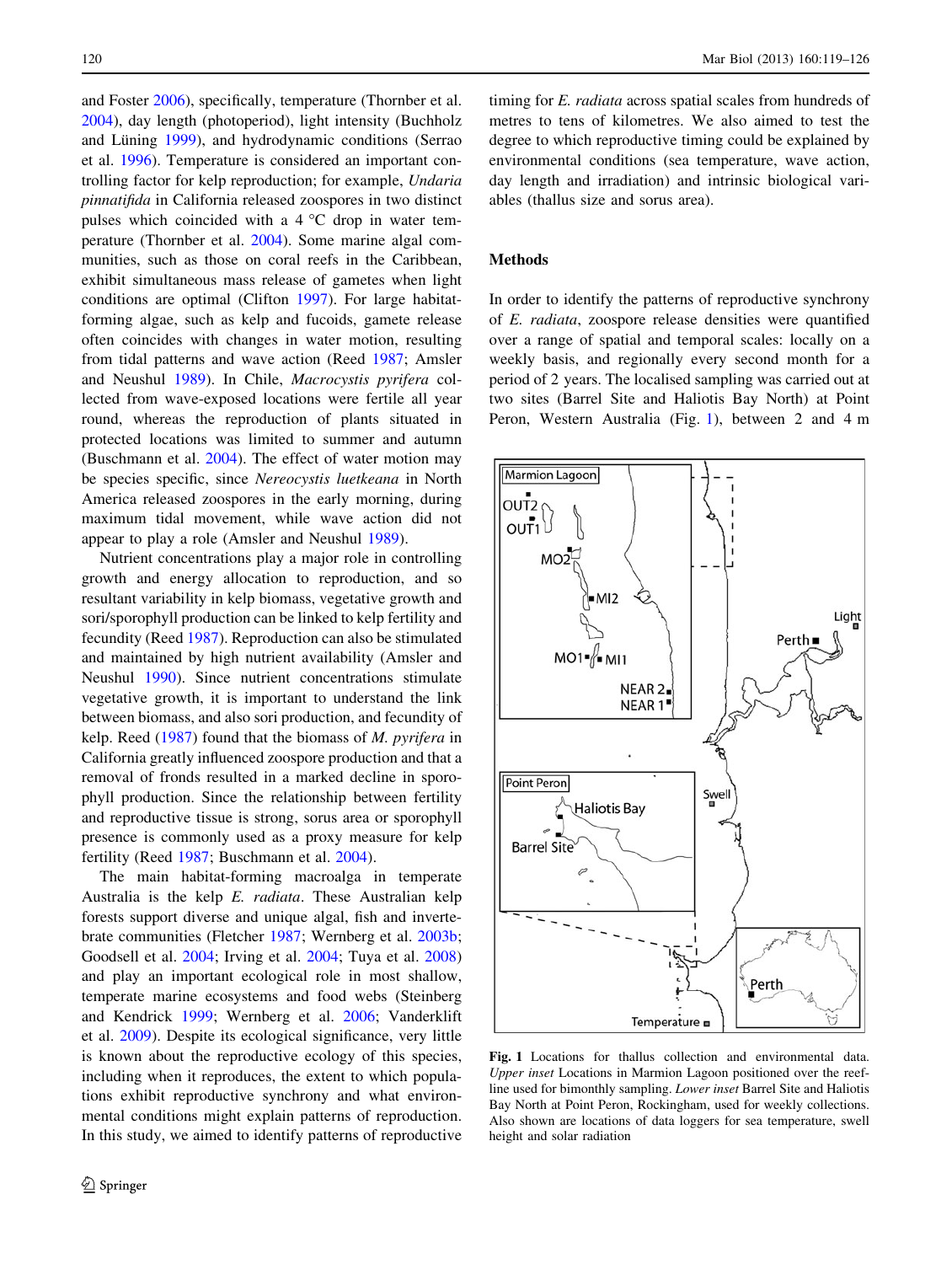depth. These two sites were sampled approximately every week between September 2009 and May 2011 (20 months). Regional sampling was carried out at eight subtidal reefs, ranging in depth from 8 to 12 m, within Marmion Lagoon (Fig. [1](#page-1-0)). These reefs were sampled every second month between November 2009 and April 2011 (18 months). Reefs were sampled in a nested design, with pairs of reefs nested within four reef-lines of increasing distances from shore: near-shore  $(<200 \text{ m}$  offshore), mid-inner  $(1-3 \text{ km})$ , mid-outer (3–5 km), and outer (5–7 km). These reef-lines were selected in this design as they represent a natural gradient in many environmental conditions (e.g. wave exposure, nutrients; Smale et al. [2011](#page-7-0)), and have been used for similar studies in the past where  $E$ . *radiata* productivity has been compared to environmental patterns (Vanderklift et al. [2009](#page-7-0)). All reefs supported dense beds (4–14 individuals  $m^{-2}$ ) growing on limestone substratum (Wernberg [2009\)](#page-7-0).

During each sampling period, four haphazardly selected thalli were harvested from each reef and returned to the laboratory for processing. Thalli were collected by cutting the stipe just above the holdfast. Thalli were stored in a damp, labelled calico bag, which was wrapped in plastic and kept on ice until processing  $(< 6 h)$ . Upon return to the laboratory, thalli were weighed (fresh weight) and the lateral branches were cut away from the central lamina (E. radiata is characterised by one central lamina lined on either side by lateral branches; Mann and Kirkman [1981\)](#page-7-0) for ease of sample abscission and sori identification. The central lamina was towel-dried and then allowed to desiccate at room temperature for 1 h (to induce and promote optimum zoospore release; Mohring et al. unpublished review of sporulation methodologies). During this time, basic size characteristics were measured following Wernberg et al.  $(2003a)$  $(2003a)$  $(2003a)$ . The length of the central lamina was measured from its distal tip to the point where the stipe meets the central lamina and the first diminutive laterals were visible. The width of the central lamina was measured halfway along its length using vernier callipers. E. radiata does not produce distinct sporophylls for zoospore release. Instead, the central lamina has areas covered with sori, which under careful examination stand out as slightly raised, discoloured patches. A transparent sheet with a 1-cm grid was laid over the lamina and the tissue type (sori or not) determined under each point. This was converted to a percentage of the central lamina, which was covered with sori.

From each individual thallus (four from each site), ten 27-mm-diameter discs of tissue (total surface area  $11,451.1$  mm<sup>2</sup>) were punched from the central lamina with a PVC corer, starting at the distal end of the plant. Following the desiccation period, all ten discs of tissue from each individual were placed in a single cup containing 50 mL of seawater and gently stirred over a 20-min period to encourage zoospore release. After 20 min, 10 mL of zoospore solution was added to a vial with 0.1 mL of 70 % ethanol (final concentration 0.07 mL ethanol/9.93 mL SW) and vigorously shaken to ensure adequate mixing. One millilitre of the zoospore/ethanol solution was placed onto a Neubauer counting chamber, and the number of zoospores in two 1-mm  $(0.1 \mu L)$  grids was counted (Reed [1990](#page-7-0)). This was repeated three times (total of six grids per sample), and the results averaged and converted to number of zoospores released per area of lamina sampled (total area of discs of tissue). Reproductively active thalli were defined as those where zoospore densities (taken from counts of the zoospores released from the total area of  $11,451.1$  mm<sup>2</sup> of lamina tissue) exceeded 15 zoospores  $mm^{-2}$  tissue.

Environmental data were collated over the 20 months of sampling to be regressed against the biological characteristics of E. radiata reproduction collected during the weekly sampling. These data included sea temperature ( $^{\circ}$ C), significant wave height (m), solar radiation (MJ m<sup>-2</sup>) and day length (photoperiod; hours). Sea temperature was obtained from the Western Australian Department of Fisheries and was measured daily using temperature loggers deployed in Warnbro Sound near Rockingham (Fig. [1\)](#page-1-0). Wave height was measured using a digital data recording wave buoy every 30 min at Owen Anchorage (Fig. [1\)](#page-1-0) by Western Australian Department of Transport. Day length data were obtained from Geoscience Australia [\(http://www.ga.gov.au](http://www.ga.gov.au)). Solar radiation was measured daily at Perth Airport (Fig. [1](#page-1-0)) by the Australian Bureau of Meteorology (<http://www.bom.gov.au>). While solar radiation data were collected 30 km from the collection sites, these have previously successfully been used as a proxy for subtidal gross irradiance in the study area (Wernberg and Goldberg [2008\)](#page-7-0). All data were averaged for each week and across sites, and averages were used for analysis.

Zoospore release densities were regressed against the per cent cover of sori and proportion of reproductively active thalli using stepwise multiple regression. Stepwise regression was also used to relate environmental data to zoospore densities because environmental variables tend to co-vary in marine systems and the effects of an individual factor are often difficult to tease apart from overall relationships (Wernberg and Goldberg [2008\)](#page-7-0). Thallus size can be a good predictor of kelp fecundity (Reed [1987](#page-7-0)), so stepwise regressions were used to relate biomass, lamina length and width, to zoospore release densities. The bimonthly data were analysed using a partially hierarchical analysis of variance (ANOVA), with the factors sample time (random), reef-line (fixed) and reefs (random) nested within reef-line. Student–Newman–Keuls (SNK) tests were carried to compare treatment levels within all significant factors. Prior to analysis, homogeneity of variances were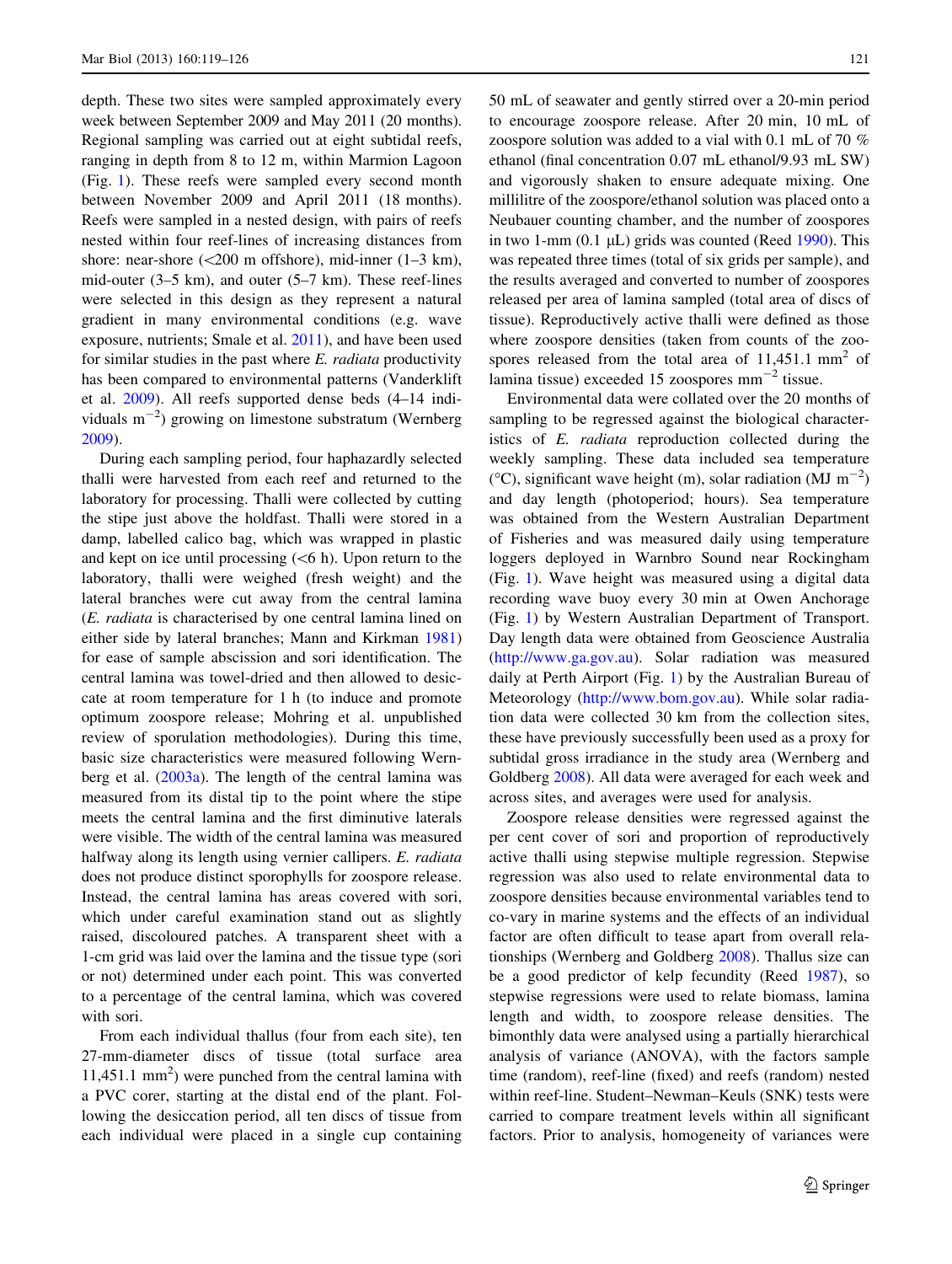tested using Cochran's C test; however, no transformation was required. All analyses were carried out using GMAV and Minitab.

## Results

Distinct temporal patterns in zoospore release densities were recorded for E. radiata at both Barrel Site and Haliotis Bay (Fig. 2a). In 2009, the first reproductively active thalli ( $>15$  zoospores mm<sup>-2</sup> lamina tissue) appeared in summer on 15 December. The period of high zoospore release densities lasted for 5 months, with the final sample of reproductively active thalli recorded in autumn on 31 May 2010. The highest zoospore density during the

Fig. 2 a Mean number of zoospores per millimetre of lamina tissue in Ecklonia radiata thalli each week for more than one year (September 2009–May 2011). b Percentage of the central lamina exhibiting sori every week over 20 months. c Proportion of thalli collected ( $n = 8$ ) which had more than 15 zoospores mm<sup>-2</sup> tissue (reproductively active thalli). Two sites were Barrel Site (white hollow circles) and Haliotis Bay North (black solid circles)

2009/10 season was recorded at Barrel Site in March 2010 with 2,845 zoospores  $mm^{-2}$  tissue, and in April 2010, zoospore densities at Haliotis Bay reached 2,503 zoospores  $mm^{-2}$  tissue. The reproductive period varied a little between years, with greater zoospore release occurring slightly later and for a shorter period in 2011 compared with 2010. Zoospores and sori appeared at almost the same time in both years (Fig. 2a, b). However, in 2010, zoospores were found 4 weeks before the first sori appeared, and sori were observed 6 weeks after the last zoospores. Similarly, in 2011, only small traces of sori were recorded prior to zoospore release. There was a weak but significant positive relationship between zoospore densities and the cover of sorus tissue for both sites (Barrel Site  $p < 0.001$ ,  $r^2 = 0.103$ ; Haliotis Bay  $p < 0.001$ ,  $r^2 = 0.132$ ), and between zoospore densities and the proportion of reproductively active thalli (Barrel Site  $p < 0.001$ ,  $r^2 = 0.130$ ; Haliotis Bay  $p < 0.001$ ,  $r^2 = 0.178$ ).

Thallus size was found to be a significant but weak predictor of E. radiata fecundity, although different measures of size were significant at different sites (Table [1](#page-4-0)). The stepwise regression showed that thallus weight  $(p < 0.001, r<sup>2</sup> = 0.040)$  and length  $(p < 0.001, r<sup>2</sup> = 0.033)$ were significant predictors of zoospore density at Barrel Site and lamina length ( $p < 0.05$ ,  $r^2 = 0.049$ ) at Haliotis Bay. Thallus weight ( $p < 0.05$ ,  $r^2 = 0.039$ ) and length  $(p < 0.05, r<sup>2</sup> = 0.066)$  were also weak predictors of the cover of sorus tissue, but there were no relationships between morphological variables and the proportion of reproductively active thalli. Thallus width could not be significantly related to any of the reproductive measures.

Regressing environmental data against zoospore release densities, cover of sori and proportion of reproductively active thalli revealed several significant relationships (Table [1\)](#page-4-0). A significant positive relationship existed between sea temperature and zoospore release density (Barrel site  $p < 0.05$ ,  $r^2 = 0.353$ ; Haliotis Bay  $p < 0.05$ ,  $r^2 = 0.265$ ; Table [1;](#page-4-0) Fig. [3a](#page-5-0), b). Maximum zoospore densities were found at 22.5 and 21.2  $\degree$ C at Barrel Site and Haliotis Bay, respectively. Sea temperature was also positively related to the per cent cover of sori ( $p\leq0.05$ ,  $r^2 = 0.428$ ; Table [1](#page-4-0); Fig. [3](#page-5-0)c) and proportion of reproductive thalli ( $p < 0.001$ ,  $r^2 = 0.517$ ; Fig. [3d](#page-5-0)). In contrast, swell height was negatively related to the proportion of reproductively active thalli ( $p < 0.05$ ,  $r^2 = -0.284$ ; Table [1](#page-4-0); Fig. [3e](#page-5-0)) with zoospores reaching maximum density when swell height was 1.98 m. There were no significant relationships between day length or light intensity and zoospore density (Table [1\)](#page-4-0).

The broader spatial sampling showed two distinct periods of zoospore release over the 20 months of sampling (Fig. [4\)](#page-5-0), similar to those recorded in the local study at Barrel Site and Haliotis Bay. While higher zoospore

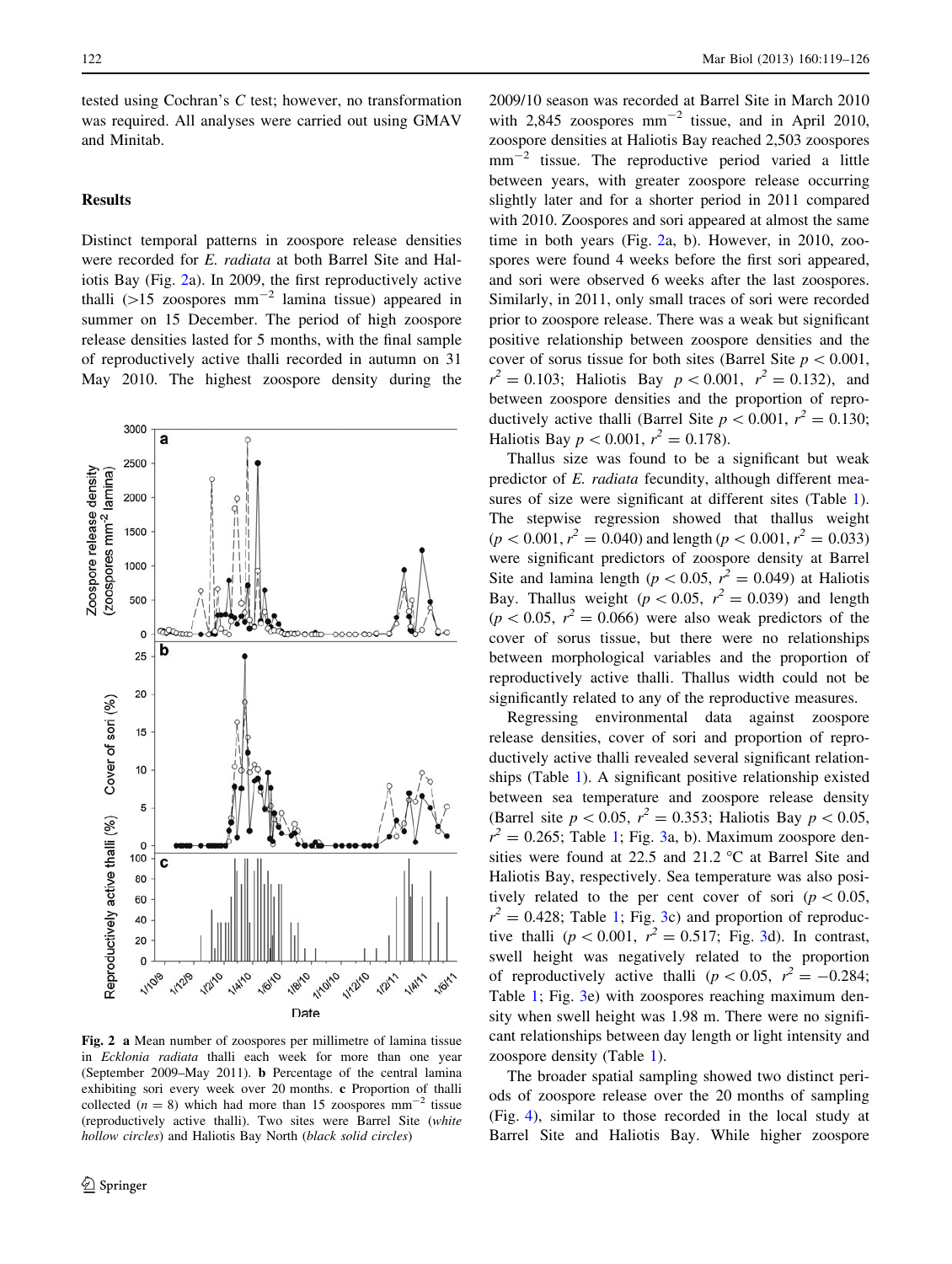|                 | Barrel site |           | Haliotis Bay   |           | Reproductively active thalli |           | Cover of sori |           |
|-----------------|-------------|-----------|----------------|-----------|------------------------------|-----------|---------------|-----------|
|                 | $r^2$       | $p$ Value | $\mathbf{r}^2$ | $p$ Value | $\mathbf{r}^2$               | $p$ Value |               | $p$ Value |
| Thalli weight   | 0.040       | < 0.001   | 0.013          | 0.086     | 0.006                        | 0.556     | 0.039         | 0.002     |
| Thalli length   | 0.033       | < 0.001   | 0.049          | 0.001     | 0.016                        | 0.326     | 0.066         | 0.021     |
| Thalli width    | 0.060       | 0.113     | 0.004          | 0.340     | 0.001                        | 0.822     | 0.009         | 0.271     |
| Day length      | 0.184       | 0.152     | $-0.013$       | 0.921     | $-0.184$                     | 0.153     | $-0.140$      | 0.277     |
| Light intensity | 0.198       | 0.122     | 0.038          | 0.769     | $-0.113$                     | 0.382     | $-0.041$      | 0.753     |
| Wave height     | $-0.139$    | 0.282     | $-0.165$       | 0.200     | $-0.284$                     | 0.026     | $-0.218$      | 0.089     |
| Sea temperature | 0.353       | 0.005     | 0.265          | 0.038     | 0.517                        | < 0.001   | 0.428         | 0.001     |

<span id="page-4-0"></span>Table 1 Results of the regressions of zoospore release densities, the proportion of reproductively active thalli, and per cent cover of sori against thalli weight, length, width and various environmental conditions

Results presented are  $p$  values and regression coefficients

densities were recorded at both Barrel Site and Haliotis Bay compared with all the locations across the shelf in Marmion Lagoon, the timing of reproduction was similar. There was a distinct season of fecundity recorded at all reef locations each year, and similar (Table [2\)](#page-5-0) densities of zoospores were recorded at all the reefs over the entire sample period. There was, however, a significant difference in zoospore release densities among sample periods (Table [2](#page-5-0)) and a significant interaction between time and reef-line indicating that the timing of the zoospore season varied with distance from shore. Higher zoospore densities were recorded earliest at the near-shore reefs; zoospores were not recorded on thalli at the mid-reef locations until the following sampling period. E. radiata on mid-reef locations (Inner and Outer) produced zoospores at the same time during the first season; however, in 2011, the onset of zoospore production was delayed by 2 months for the outer mid-reef locations. In both years, kelps at the outer locations were last to present zoospores.

## **Discussion**

In this study, strong seasonal patterns in the timing of reproduction and zoospore production were observed for the kelp E. radiata. Thalli were reproductive from midsummer through to the end of autumn, and this pattern was consistent across spatial scales from hundreds of metres to tens of kilometres. The similarity in reproductive timing across these spatial scales suggests that E. radiata exhibits some level of reproductive synchrony or concurrent zoospore production. High reproductive output was found to be positively related to thallus size and water temperature, and negatively related to wave height, suggesting that seasonal variation in these variables could drive the onset of reproduction in this species.

Of the environmental variables examined, only temperature and swell height were significantly related to

reproduction (zoospore release densities and sorus area). Zoospore densities were highest when water temperatures were between 21 and 23  $^{\circ}$ C. This finding contrasts with previous studies of thermal tolerances of kelp (Laminariales) which show that most kelp are fertile (Thornber et al. [2004](#page-7-0)) and release zoospores (Fredersdorf et al. [2009](#page-6-0)) at much cooler temperatures (between 2 and 20 $\degree$ C, optimum  $\langle 15 \text{ °C} \rangle$ . It is, therefore, clear that E. *radiata* is reproducing and releasing zoospores when water temperatures are similar to, or in excess of, the thermal maxima for gametophyte survival in other kelp (Lee and Brinkuis [1988](#page-7-0); Dieck [1993](#page-6-0)). For example, Bolton and Lüning [\(1982](#page-6-0)) tested the thermal tolerances of gametophytes from five species of Laminaria and found highest survival of gametophytes between 10 and 15  $\degree$ C and upper tolerance levels to range from 18 to 23  $\degree$ C. While we only studied patterns in zoospore release densities, it is interesting to note that recruits from most other genera within Laminariales would be unable to survive if released into the same conditions as E. radiata zoospores in Western Australia. This supports previous suggestions that E. radiata is one of the most thermotolerant kelps (Dieck [1993;](#page-6-0) Bolton and Anderson [1994](#page-6-0)). The proportion of reproductively active thalli was negatively related to swell height. Increased wave action resulted in fewer individuals presenting zoospores, whereas when swells were low, more thalli released zoospores. Other studies have found that increased wave action in autumn and winter resulted in zoospores being dislodged from the plant and released (Amsler and Neushul [1989](#page-6-0)), thus facilitating dispersal (Gaylord et al. [2002](#page-6-0)). Reed et al. [\(1988](#page-7-0)) found that dispersal in Laminariales was limited to a few metres from the adult plant unless assisted by water motion. These authors found that long-distance dispersal of two species of Laminariales zoospores, and successful colonisation of distant habitat patches, was only achieved after a major storm event. It is, therefore, reasonable to suggest that similar mechanisms operate in Western Australian kelp beds, where high-density zoospore release occurred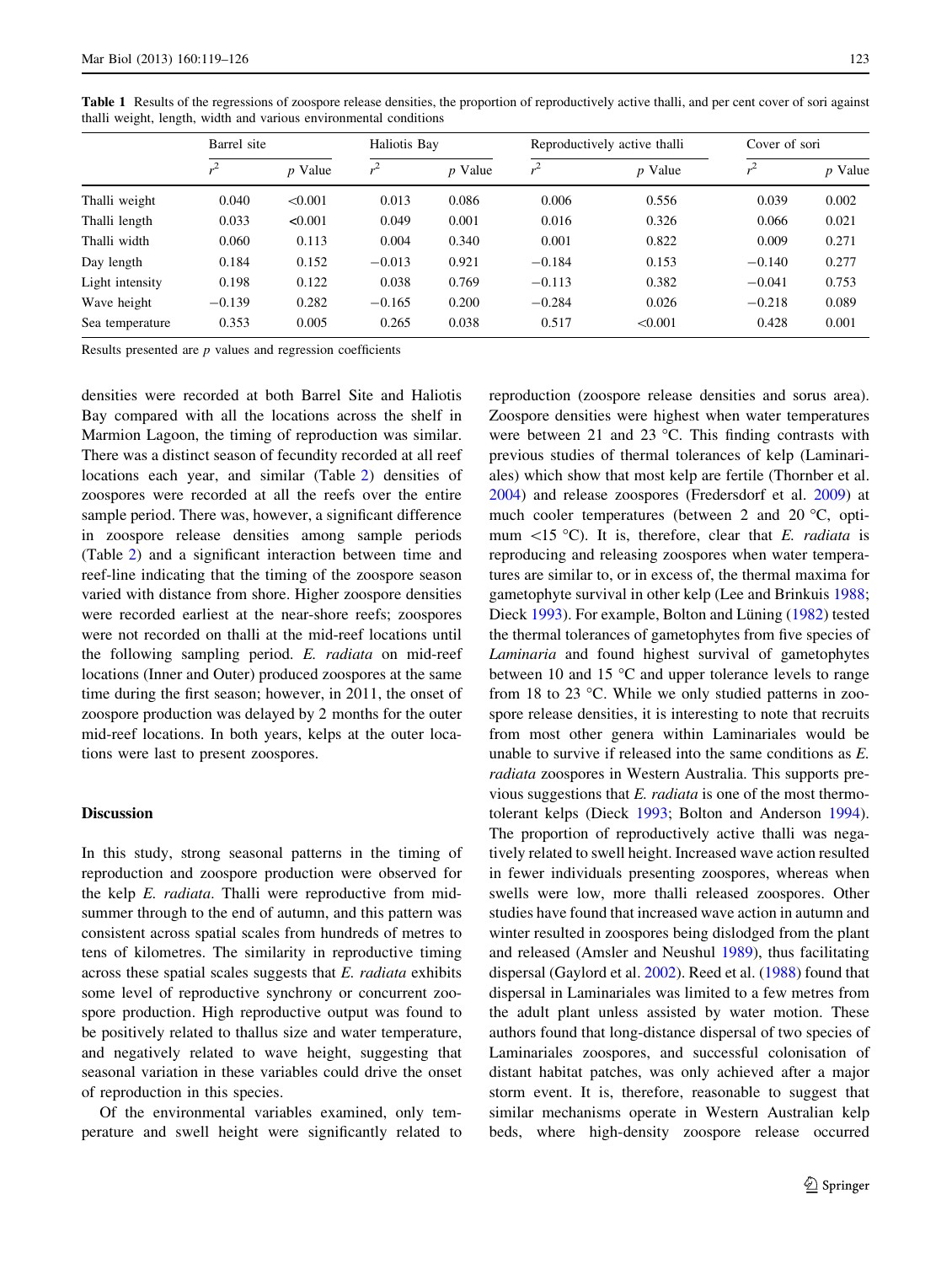<span id="page-5-0"></span>

Fig. 3 Significant regressions of reproduction against environmental conditions. Sea temperature against a zoospore densities at Barrel Site, b zoospore densities at Haliotis Bay, c cover of sorus tissue, d proportion of reproductively active thalli and e swell height against proportion of reproductively active thalli



Fig. 4 Mean number of zoospores per millimetre of lamina every second month from November 2009 to January 2010 (mean  $\pm$  SE). In each plot; a nearshore (Near 1–black, Near 2–grey), b mid-inner (MI 1–black, MI 2–grey), c mid-outer (MO 1–black, MO 2–grey), d outer (OUT 1–black, OUT 2–grey)

Table 2 Analysis of variance testing the effects of sampling time (random), reef-line (fixed) and reefs (random) nested within each reef-line on zoospore release densities from kelps in Marmion Lagoon

| Source of variation              | df  | МS    | F    | <i>p</i> Value |
|----------------------------------|-----|-------|------|----------------|
| Sampling time                    | 9   | 95.65 | 8.34 | < 0.01         |
| Reef-line                        | 3   | 4.22  | 0.74 | 0.58           |
| Reef (reef-line)                 | 4   | 5.67  | 1.43 | 0.24           |
| Sampling time x reef-line        | 27  | 11.48 | 2.90 | < 0.01         |
| Sampling time x reef (reef-line) | 36  | 3.95  | 1.34 | 0.10           |
| Residual                         | 240 | 2.94  |      |                |

immediately before and during increased wave conditions, which may aid dispersal and remote colonisation.

Fecundity and the timing of reproduction have been linked to thallus biomass in other kelp. Reed ([1987\)](#page-7-0) found that during the period of high nutrient concentrations, thalli were able to grow large and apportion energy for gamete production. Once winter storms commenced, thalli were eroded and zoospores were abraded from the laterals, resulting in an overall reduction in plant biomass. This mechanism appears to also apply for E. radiata reproduction, since there was a weak relationship between thallus weight, size and zoospore output.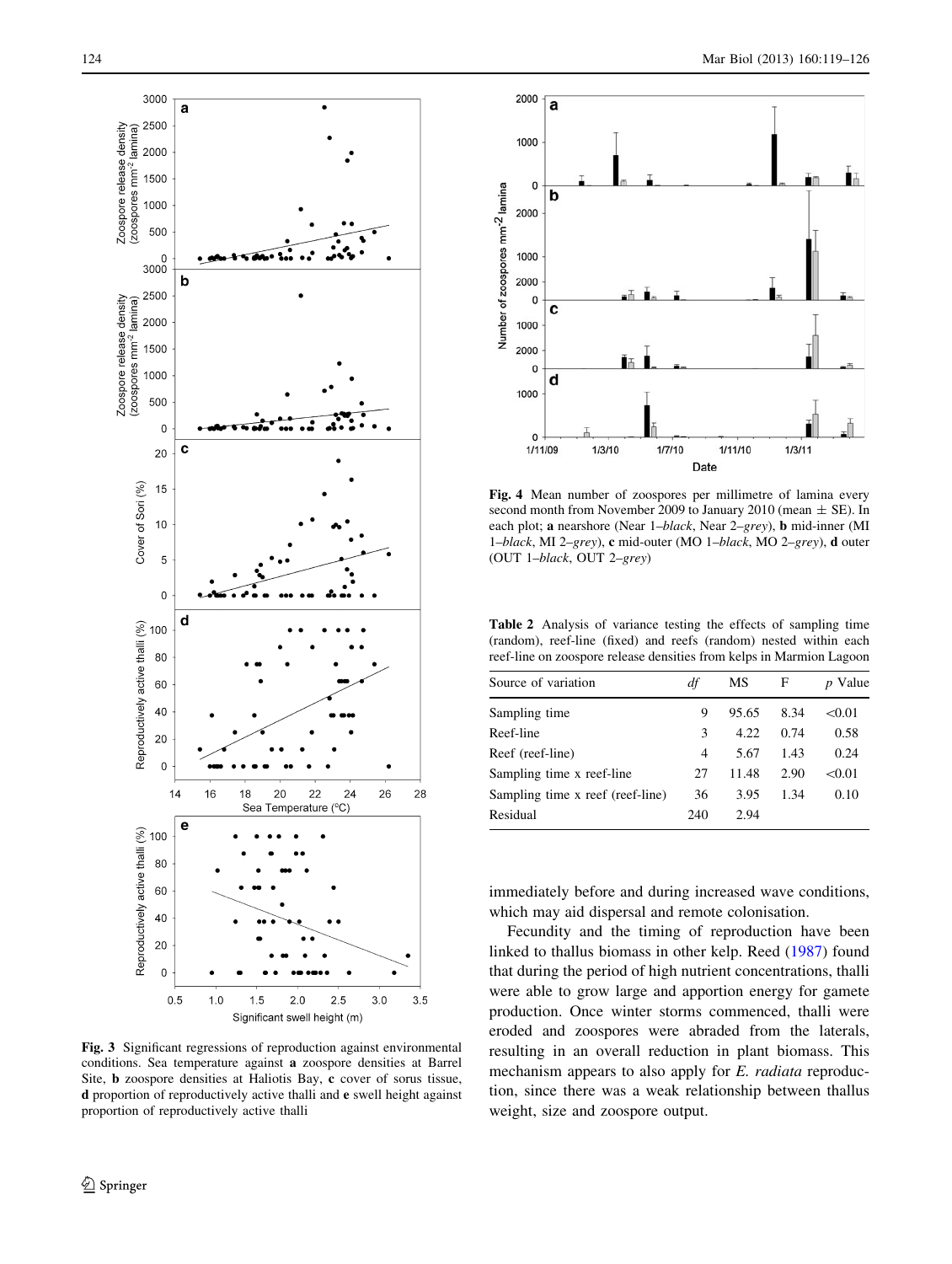<span id="page-6-0"></span>Day length and light levels were expected to play a major role in controlling the timing of reproduction, as these variables have previously been found to drive the physiology of gametophytes in other kelp species (Bolton and Levitt 1985; Wiencke et al. [2000](#page-7-0); Nelson [2005](#page-7-0)). However, no relationship was found between the timing of reproduction and either of these variables. The lack of relationship between day length and light intensity, and the reproduction of E. radiata from Perth, could possibly be due to the relatively low latitude  $(32°S)$  and the implied low seasonal variation (Kain [1989](#page-7-0)) relative to other kelp beds which are predominantly found at higher latitudes (Steneck et al. [2002](#page-7-0); Bolton 2010).

The positive relationship between zoospore release density and per cent cover of sorus tissue on the thalli suggests that the abundance of this visible tissue can be used as a proxy for the fecundity of E. radiata individuals. However, the relationships were weak, and the patterns were discordant at the extremes of the reproductive season where zoospores were observed before sori, at the beginning of the season, and sori were identified at the end of the season, after zoospores were no longer recorded. This suggests sorus tissue only becomes evident post-zoospore release or very late in the zoospore maturation and release process. The laboratory method used in this work was designed for measuring zoospore presence and thalli fecundity, thus defining the season of reproduction. However, this may not represent an accurate measure of zoospore production and release in natural situations and does not allow inferences about whether zoospores are released and replenished constantly throughout the season of reproduction or whether they remain on the thalli through the season and are released in an once-off pulse. Without in situ collections of released zoospores (for example, Joska and Bolton [1987](#page-7-0)), it is unclear how the current results relate to the natural release and recruitment throughout the season.

Synchrony in reproduction allows for the release of high densities of zoospores, which increases subsequent fertilisation success of gametophytes. Reproduction can often be linked to environmental variation; for example, propagules are released under favourable conditions for growth and survival. In the current study, the habitat-forming alga, E. radiata, conformed to this model and was reproductively active from the middle of the Austral summer to the end of autumn. This timing relates to a seasonal pattern in growth, increasing temperatures and the onset of winter storms. E. radiata kelp beds are found in warmer waters than most other kelp beds, and reproduction occurs outside the thermal optima for other kelps. We hypothesise that this is an adaptation to ensure that new sporophytes are ready to recruit at a time when space is released through canopy loss during winter storms and temperatures are decreasing to become more favourable for growth and productivity.

Acknowledgments This study was supported by the University of Western Australia through an Australian Postgraduate Award and the Australian Geographic Society through a Seed Grant to M. Mohring. T. Wernberg was supported by an Australian Research Council Future Fellowship. Special thanks to the W.A. Department of Fisheries, the W.A. Department of Transport, Geoscience Australia and the Australian Bureau of Meteorology who supplied environmental data. We also acknowledge the input from the external reviewers whose suggestions helped to improve the manuscript.

## References

- Amsler CD, Neushul M (1989) Diel periodicity of spore release from the kelp Nereocystis luetkeana (Mertens) Postels et Ruprecht. J Exp Mar Bio Ecol 134:117–127
- Amsler CD, Neushul M (1990) Nutrient stimulation of spore settlement in the kelps Pterygophora californica and Macrocystis pyrifera. Mar Biol 107:297–304
- Baird AH, Birrel CL, Hughes TP, McDonald A, Nojima S, Page CA, Prachett MS, Yamasaki H (2009) Latitudinal variation in reproductive synchrony in Acropora assemblages: Japan vs Australia. J Coral Reef Stud 11:101–108
- Bolton JJ (2010) The biogeography of kelps (Laminariales, Phaeophyceae): a global analysis with new insights from recent advances in molecular phylogenetics. Helgol Mar Res 64:263–269
- Bolton JJ, Anderson RJ (1994) Ecklonia. In: Akatsuka I (ed) Biology of economic algae. Academic Publishing, The Netherlands, pp 385–406
- Bolton JJ, Levitt GJ (1985) Light and temperature requirements for growth and reproduction in gametophytes of Ecklonia maxima (Alariaceae: Laminariales). Mar Biol 87:131–135
- Bolton JJ, Lüning K (1982) Optimal growth and maximal survival temperatures of Atlantic Laminaria species (Phaeophyta) in culture. Mar Biol 66:89–94
- Buchholz CM, Lüning K (1999) Isolated, distal blade discs of the brown alga Laminaria digitata form sorus, but not discs, near to the meristematic transition zone. J Appl Phycol 16:579–584
- Buschmann AH, Vasquez JA, Osorio P, Reyes E, Filun L, Hernandez-Gonzalez MC, Vega A (2004) The effect of water movement, temperature and salinity on abundance and reproductive patterns of Macrocystis spp. (Phaeophyta) at different latitudes in Chile. Mar Biol 145:849–862
- Chen Y, Hsu S (2011) Synchronized reproduction promotes species coexistence through reproductive facilitation. J Theor Biol 274:136–144
- Clifton KE (1997) Mass spawning by green algae on coral reefs. Science 275:1116–1118
- Dieck IT (1993) Temperature tolerance and survival in darkness of kelp gametophytes (Laminariales, Phaeophyta): ecological and biogeographical implications. Mar Ecol Prog Ser 100:253–264
- Fletcher WJ (1987) Interactions among sub tidal Australian sea urchins, gastropods, and algae: effects of experimental removals. Ecol Monogr 57:89–109
- Fredersdorf J, Müller R, Becker S, Wiencke C, Bischof K (2009) Interactive effects of radiation, temperature and salinity on different life history stages of the Arctic kelp Alaria esculenta (Phaeophyceae). Oecologia 160:483–492
- Gaylord B, Reed DC, Raimondi PT, Washburn L, McLean SR (2002) A physically based model of macroalgal spore dispersal in the wave and current-dominated nearshore. Ecology 83:1239–1251
- Goodsell PJ, Fowler-Walker MJ, Gillanders BM, Connell SD (2004) Variations in the configuration of algae in sub tidal forests: implications for invertebrate assemblages. Austral Ecol 29:350–357